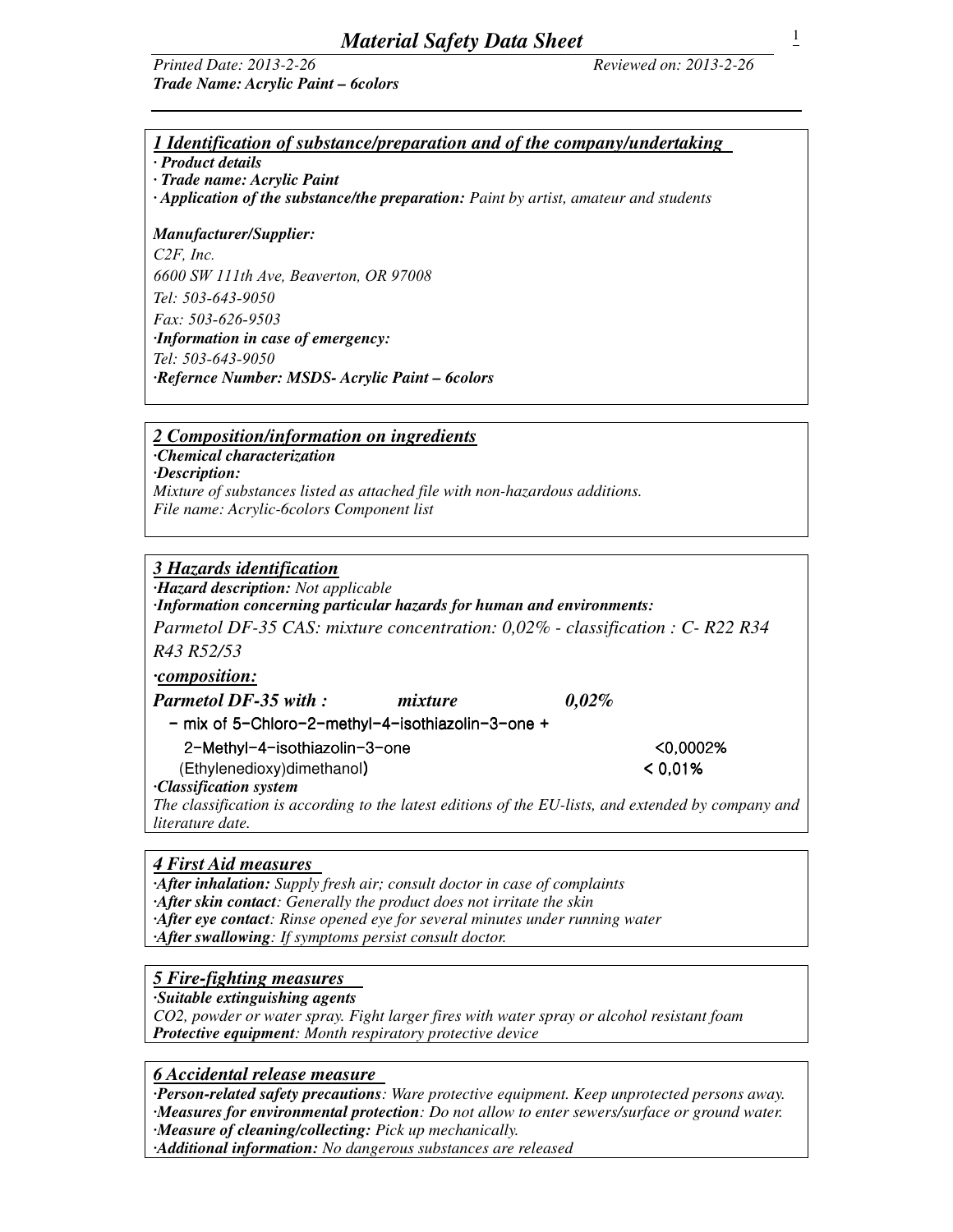## *Printed Date: 2013-2-26 Reviewed on: 2013-2-26 Trade Name: Acrylic Paint – 6colors*

## *7 Handling and storage*

*·Handling:* 

*·Information for safe handling: Store in cool, dry place in tightly closed receptacles. ·Information about fire – and explosion protection: Keep ignition source away – Do not smoke.* 

*·Storage:* 

*·Requirements to be met by storerooms and receptacles: Store in a cool location.* 

*·Information about storage in one common storage facility: Store away from flammable substances.* 

*·Further information about storage conditions: Store in a cool place.* 

# *8 Exposure controls/personal protection*

*N/A* 

| 9 Physical and chemical properties               |                                              |  |  |  |
|--------------------------------------------------|----------------------------------------------|--|--|--|
| <b>General Information</b>                       |                                              |  |  |  |
| Form:                                            | Paste                                        |  |  |  |
| Colour:                                          | As per attached file                         |  |  |  |
| Odour:                                           | $N_{O}$                                      |  |  |  |
| Change in condition:                             |                                              |  |  |  |
| <b>Melting point/Melting range:</b>              | Not available                                |  |  |  |
| <b>Boiling point/Boiling range:</b>              | $100\degree C$                               |  |  |  |
| <b>Flash point:</b>                              | $>500^{\circ}$ C                             |  |  |  |
| $\overline{\cdot}$ Flammability(solid, gaseous): | Not available                                |  |  |  |
| ·Ignition temperature:                           | Not available                                |  |  |  |
| ·Self-igniting:                                  | Product is not self igniting.                |  |  |  |
| Danger of explosion:                             | Product dose not present an explosion hazard |  |  |  |
| $\cdot$ Explosion limits :                       |                                              |  |  |  |
| Lover:                                           | Not available                                |  |  |  |
| <b>Upper:</b>                                    | Not available                                |  |  |  |
| ·Oxidizing properties                            | Not available                                |  |  |  |
| ·Vapour pressure:                                | Not available                                |  |  |  |
| $\cdot$ <i>Density:</i>                          | $1,07 - 1.29$ g/cm <sup>3</sup>              |  |  |  |
| Relative density                                 | Not available                                |  |  |  |
| ·Vapour density                                  | Not available                                |  |  |  |
| <b>Evaporation rate</b>                          | Not available                                |  |  |  |
| ·Solubility in /Miscibility with                 | Not available                                |  |  |  |
| $\nu H-value$ :                                  | $8-9$                                        |  |  |  |
| $\cdot$ Viscosity:                               |                                              |  |  |  |
| Dynamic:                                         | Not available                                |  |  |  |

### *10 Stability and reactivity*

*·Thermal decomposition/conditions to be avoided: No decomposition if used according to specifications.* 

*·Dangerous reactions No dangerous reactions known.* 

*·Dangerous decomposition products: No dangerous decomposition products known.*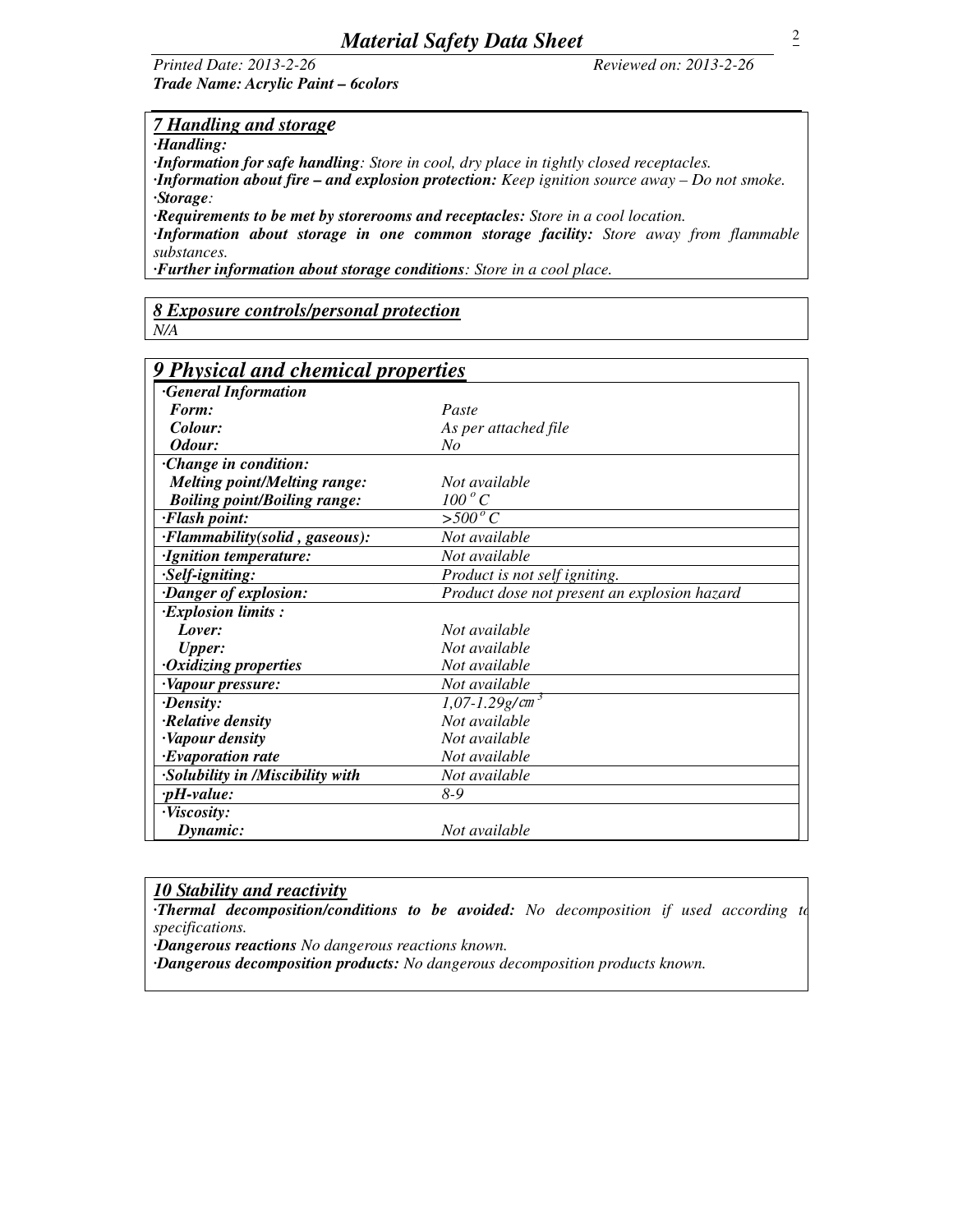*Printed Date: 2013-2-26 Reviewed on: 2013-2-26 Trade Name: Acrylic Paint – 6colors* 

| 11 Toxicological information |  |  |
|------------------------------|--|--|
|                              |  |  |

# *·Acute toxicity*

 *·LD/LC50 values relevant for classification:* 

*None of the ingredients is listed. ·Primary irritant effect:* 

 *·on the skin : Irritating effect possible* 

*·on the eye : Irritating effect possible* 

*·Sensitization : Sensitization possible through skin contact.* 

*·Additional toxicological information :* 

 *The product is not subject to classification according to the calculation method of the General EU Classification Guidelines for Preparations as issued in the latest version.* 

When used and handled according to specifications, the product does not have any harmful *effects to our experience and the information provide to us.* 

### *12 Ecological information*

 *·General notes:* 

 *Water hazard class 1 (German Regulation)(self-assessment):slightly hazardous for water Do not allow undiluted product or large quantities of it to reach ground water , water course or sewage system.* 

### *13 Disposal considerations*

 *·Product :* 

 *·Recommendation Smaller quantities can be disposed of with household waste.* 

 *·Uncleaned packaging:* 

 *·Recommendation: Disposal must be made according to official regulations.* 

| <b>14. Transport information:</b>      |
|----------------------------------------|
| ·Land transport ADR/RID (cross-border) |
| $\cdot$ ADR/RID class:                 |
| $\cdot$ Danger code (Kemler) : -       |
| $\cdot$ UN-Number:                     |
| $\cdot$ Hazard label:                  |
| $\cdot$ Description of goods : -       |
| ·Maritime transport IMDG:              |
| $\cdot$ <i>IMDG/RID class:</i>         |
| $\cdot$ UN-Number:                     |
| $\cdot$ Label:                         |
| $\cdot$ Packaging group:               |
| $\cdot$ <i>EMS Number</i> :            |
| $\cdot$ Marine pollutant:<br>NO        |
| $\cdot$ Proper shipping name: -        |
| Air transport ICAO - TI and IATA - DGR |
| $\cdot$ ICAO/IATA Class: -             |
| <b><i>CONAID Number:</i></b>           |
| $\cdot$ <i>Label</i> :                 |
| <i>Packaging group:</i>                |
| <i>Proper shipping name: -</i>         |
|                                        |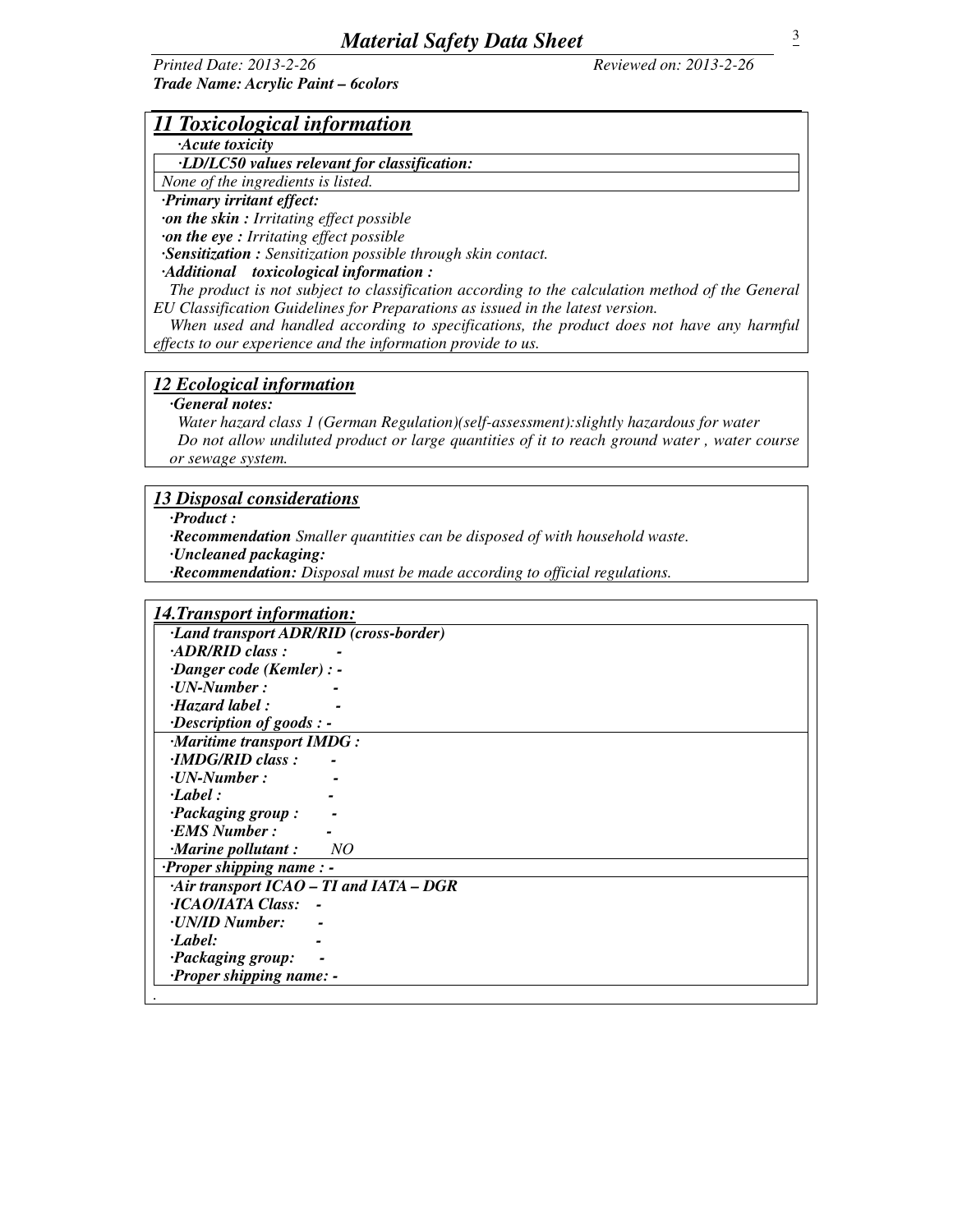| Printed Date: 2013-2-26             |  |
|-------------------------------------|--|
| Trade Name: Acrylic Paint - 6colors |  |

*Printed Date: 2013-2-26 Reviewed on: 2013-2-26* 

| <b>15 Regulatory information</b>                                 |
|------------------------------------------------------------------|
| ·Sara                                                            |
| ·Section 355 (Extremely hazardous substances):                   |
| None of the ingredients is listed.                               |
|                                                                  |
| ·Section 313 (Specific toxic chemical listings):                 |
| None of the ingredients is listed.                               |
|                                                                  |
| <b>TSCA</b> (Toxic Substances Control Act):                      |
| None of the ingredients is listed.                               |
|                                                                  |
| Proposition 65                                                   |
| Chemicals known to cause cancer:                                 |
| None of the ingredients is listed.                               |
|                                                                  |
|                                                                  |
| Chemicals known to cause reproductive toxicity for females:      |
| None of the ingredients is listed.                               |
|                                                                  |
| Chemicals known to cause reproductive toxicity for males:        |
| None of the ingredients is listed.                               |
|                                                                  |
| Chemicals known to cause developmental toxicity:                 |
| None of the ingredients is listed.                               |
| Cancerogenity categories                                         |
| <b>·EPA</b> (Environmental Protection Agency)                    |
| None of the ingredients is listed.                               |
|                                                                  |
| ·IARC(International Agency for Research on Cancer)               |
| $\overline{3}$<br>None of the ingredients is listed.             |
|                                                                  |
|                                                                  |
| ·NTP(National Toxicology Program)                                |
| None of the ingredients is listed.                               |
| <b>TLV(Threshold Limit Value established by ACGIH)</b>           |
| None of the ingredients is listed.<br>A4                         |
|                                                                  |
| .NIOSH-Ca (National Institute for Occupational Safety and Health |
| None of the ingredients is listed.                               |
|                                                                  |
| .OSHA-Ca(Occupational Safety & Health Administration)            |
| None of the ingredients is listed.                               |
| .Labeling according to EU guidelines:                            |
| Observe the general safety regulations when handling chemicals.  |
| .Special labeling of certain preparations:                       |
| Safety data sheet available for professional user on request.    |

*No dangerous preparation in accordance with the preparing guideline 1999/45/EG.*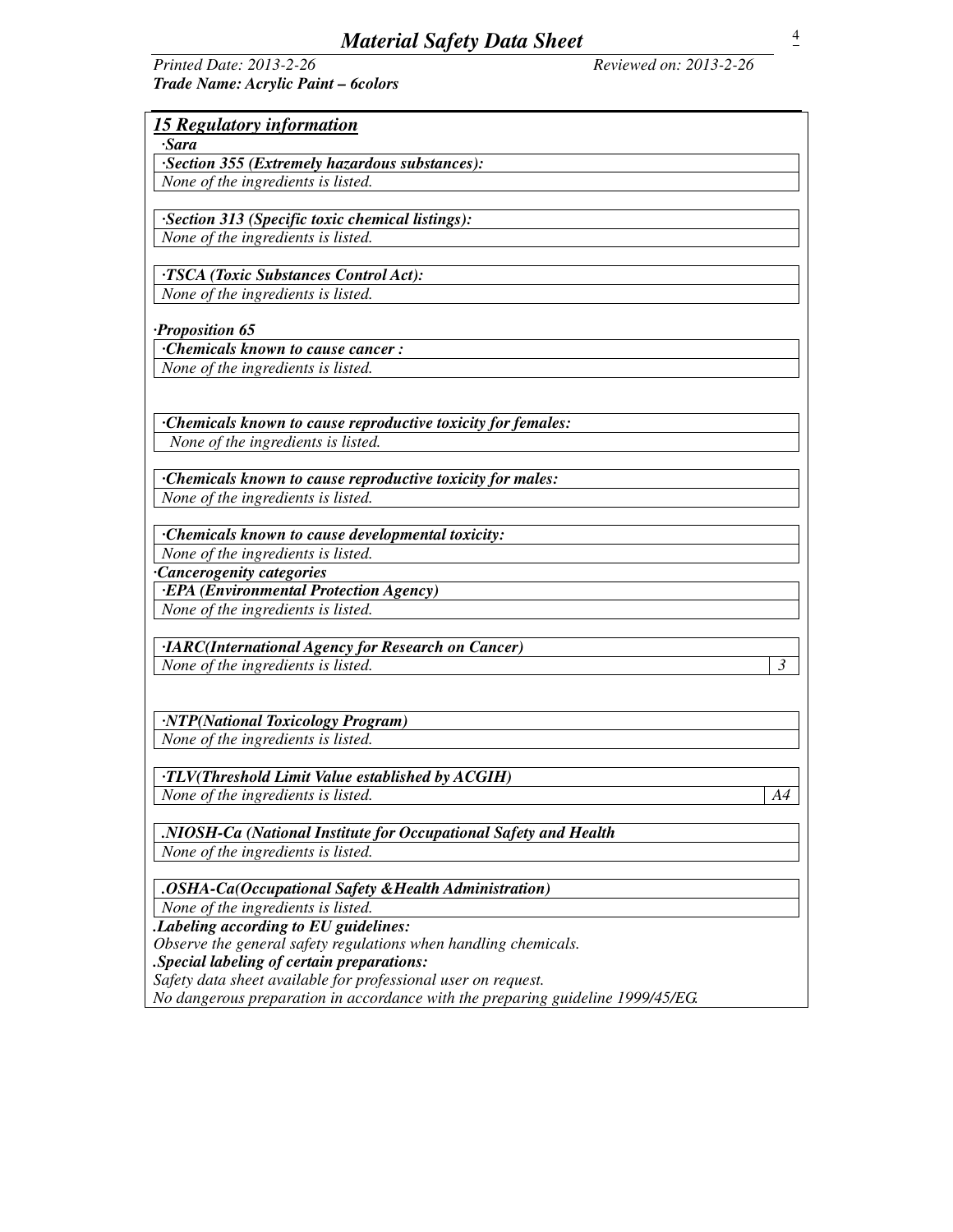### **Printed Date: 2013-2-26** Trade Name: Acrylic Paint - 6colors

Reviewed on: 2013-2-26

## **16 Other information**

.Relevant R-phrases

24/25 Toxic in contact with skin and if swallowed.

34 Causes burns

 $4<sub>3</sub>$ May cause sensitization by skin contact.

The contents and format of this MSDS are in accordance with EEC commission Directive 2001/58/EC. 1999/45/EC.1967/548/EEC

## **DISCLAIMER OF LIABILITY**

The information in this MSDS was obtained form sources which we believe are reliable. However, the information is provided without any warranty, express or implied, regarding its correctness. The conditions or methods of handling, storage, use or disposal of the product are beyond our control and may be beyond our knowledge. For this and other reasons, we do not assume responsibility and expressly disclaim liability for loss, damage or express arising out of or in any way connected with the handling, storage, use or disposal of the product. This MSDS was prepared and is to be used only for this product. If the product is used as a component in another product, this MSDS information may not be applicable.

\*\*\*\*

**END** of document